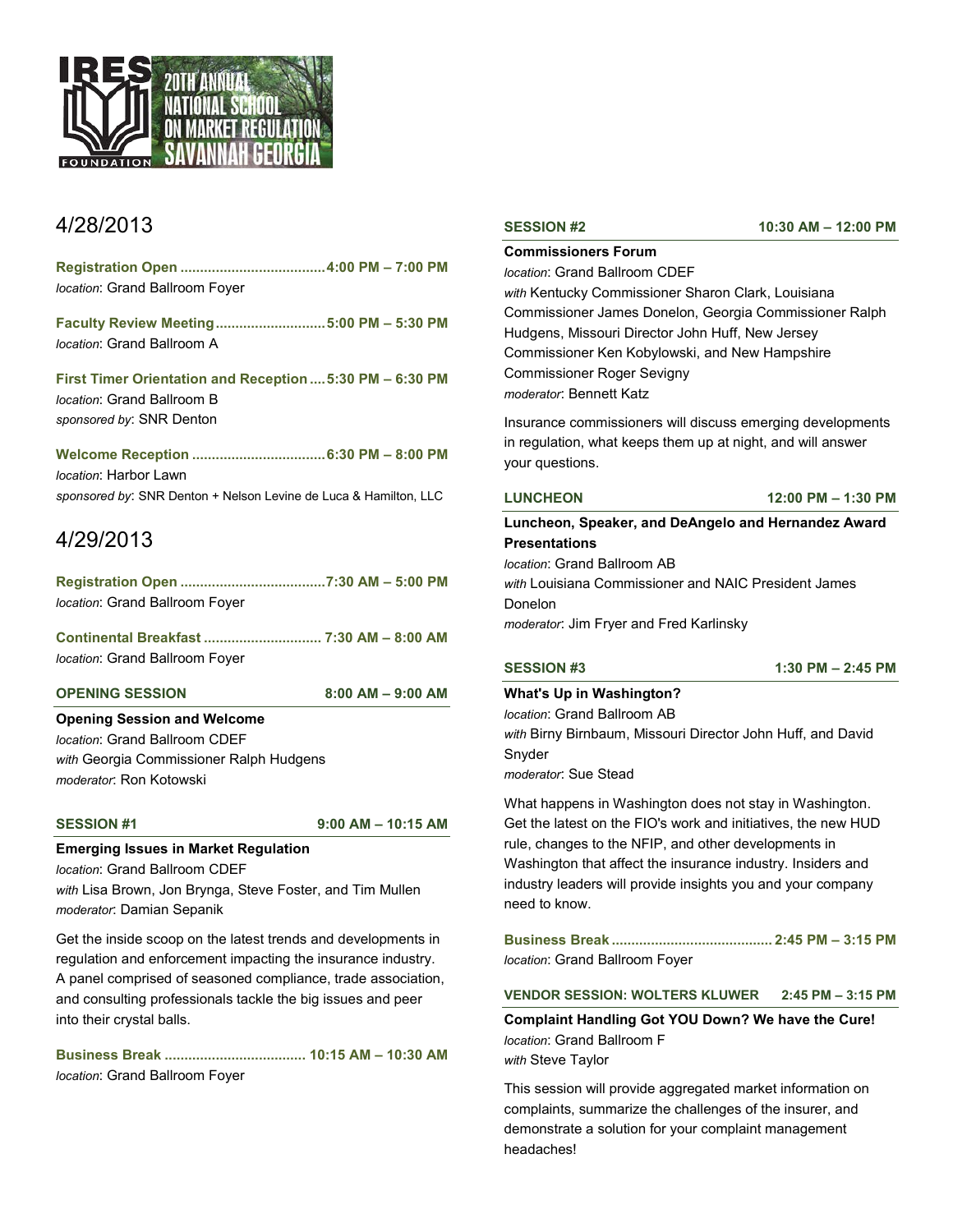#### **SESSION #4 3:15 PM – 4:15 PM**

# **Self-Audit Track (Part 1): Best Practices for Self Audit Programs**

*location*: Grand Ballroom DE *with* Kara Baysinger, Jon Brynga, and C. J. Rathbun *moderator*: Tracy Arney

Hear tips from a panel of industry experts on designing an effective self audit program.

# **SESSION #5 3:15 PM – 4:15 PM**

**ORSA and ERM - The Tie-In**

*location*: Grand Ballroom C *with* Brett Barratt, Michael Conover, William C. Harrington, and David Meister

*moderator*: Sue Stead

Senior regulators will explain the importance of ORSA and ERM and regulators' expectations. Industry representatives who have prepared an ORSA will explain the process companies will go through and how it fits with ERM.

### **PRIVATE APPOINTMENTS 3:15 PM – 4:15 PM**

# **Private Appointments with Regulators** *location*: Moorings *moderator*: David Abel

Get ten minutes of face time with a regulator of your choice! A chance to get to know a regulator one-on-one before you HAVE to know a regulator. Sign up at the registration desk in advance. Note that due to the potential of a conflict with state ethics, the Faculty and IRES Foundation would appreciate if attendees would refrain from discussions of vendor contracting matters with regulators.

**SESSION #6 4:30 PM – 5:15 PM**

# **Self-Audit Track (Part 2): What Do You Do With Self-Audit Findings**

*location*: Grand Ballroom DE *with* Towanda David, Cara Gressen, Jeff Olson, and Chris Palmieri *moderator*: Kara Baysinger

You've done or are thinking of doing self-audits—now what? Hear advice from a panel of experts on how to handle selfaudit findings, reporting, and remediation.

#### **SESSION #7 4:30 PM – 5:15 PM**

### **All Things Georgia**

*location*: Grand Ballroom C *with* Justin Durrance, Georgia Commissioner Ralph Hudgens, and Mark Ossi *moderator*: Fred Karlinsky

Georgia Commissioner Hudgens and other regulators from the GA DOI discuss current Georgia specific topics.

**SESSION #8 4:30 PM – 5:15 PM**

#### **Uniformity: The Illusion or the Reality**

*location*: Grand Ballroom F *with* Lisa Brown, Mark Hooker, Kelly Ireland, Craig Leonard, Deirdre Manna, and Rosanne Mead *moderator*: Beth Mack

Enjoy a fun exchange of dialogue between industry trade association representatives and regulators regarding real or imagined achievements in uniformity among the states over the past twenty years. Has there been substantive progress toward uniformity or just a window dressing?

### **PRIVATE APPOINTMENTS 4:30 PM – 5:15 PM**

**Private Appointments with Regulators** *location*: Moorings *moderator*: Bill McDonald

Get ten minutes of face time with a regulator of your choice! A chance to get to know a regulator one-on-one before you HAVE to know a regulator. Sign up at the registration desk in advance. Note that due to the potential of a conflict with state ethics, the Faculty and IRES Foundation would appreciate if attendees would refrain from discussions of vendor contracting matters with regulators.

**Exhibitor Showcase Reception................ 5:15 PM – 6:00 PM** *location*: Grand Ballroom Foyer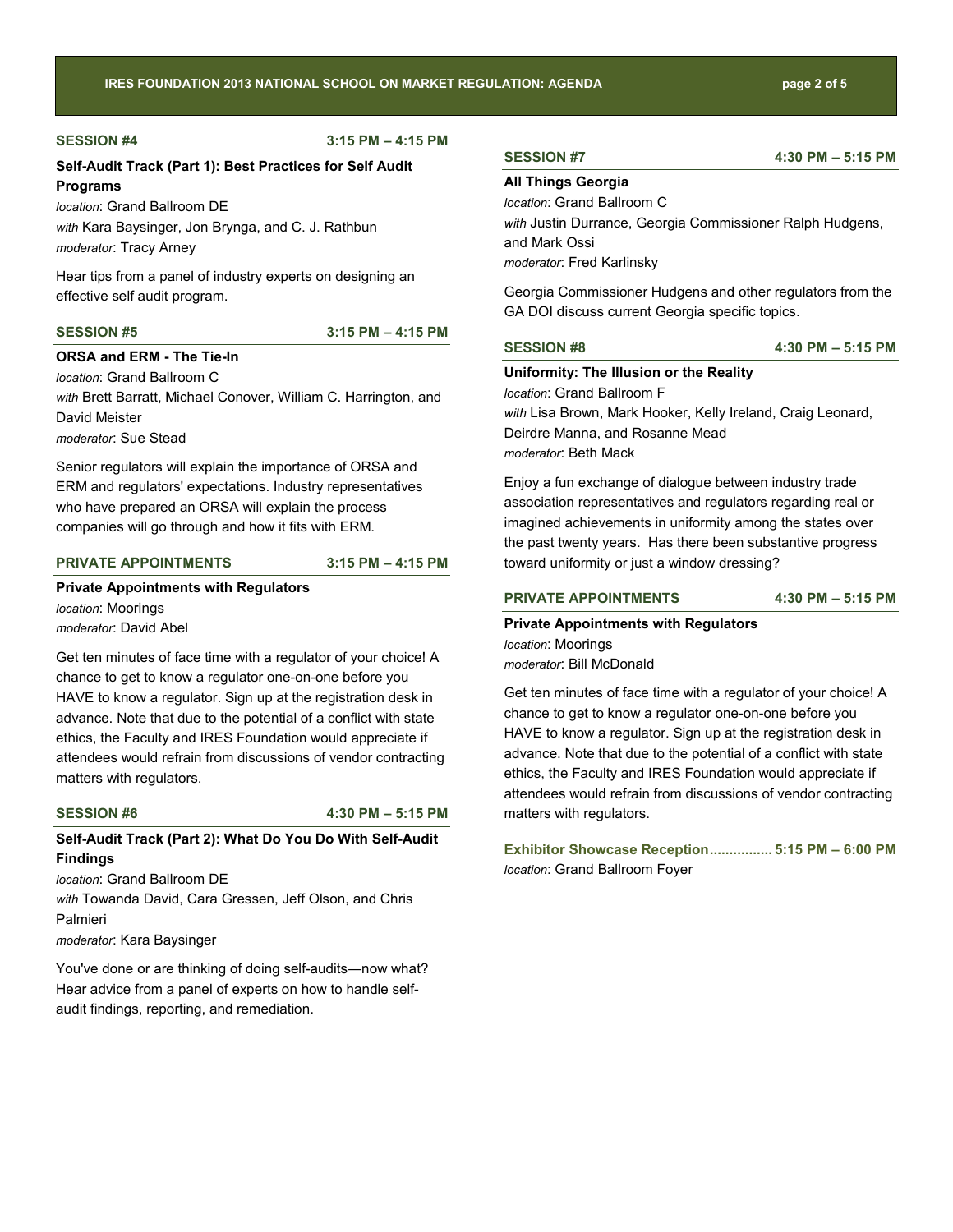# 4/30/2013

| location: Grand Ballroom Foyer |  |  |
|--------------------------------|--|--|

#### **REGULATOR ROUNDTABLES 9:00 AM – 10:00 AM**

# **Breakfast with our Regulators**

*location*: Grand Ballroom AB

Enjoy breakfast with the regulator of your choice.

**SESSION #9 10:00 AM – 10:50 AM**

### **E-everything**

*location*: Grand Ballroom C

*with* Wes Bissett, Kathy Donovan, Joy Morton, and Sue Stead *moderator*: Lew Melahn

As electronic communication expands between carriers, agents, and consumers, we'll cover your pressing questions: How is it regulated, what is permitted, how is it secured and by whom, what consents are necessary, who absorbs the costs, and where is all that data?

**SESSION #10 10:00 AM – 10:50 AM**

# **Looking for a Little Company Privacy? Fuhgeddaboudit** *location*: Harbor Ballroom

*with* Tim Cercelle, Stephanie Duchene, and Rich Fidei *moderator*: Eric Berger

This session will include a discussion of activities at the NAIC affecting company privacy including the Model Holding Company Act (and ensuing MHC Regulation(s)), the Solvency Modernization Initiative, the NAIC "Windows and Walls" approach, and the treatment of controlling persons and noninsurer affiliates.

### **PRIVATE APPOINTMENTS 10:00 AM – 10:50 AM**

### **Private Appointments with Regulators**

*location*: Grand Ballroom D *moderator*: Bill McDonald

Get ten minutes of face time with a regulator of your choice! A chance to get to know a regulator one-on-one before you HAVE to know a regulator. Sign up at the registration desk in advance. Note that due to the potential of a conflict with state ethics, the Faculty and IRES Foundation would appreciate if attendees would refrain from discussions of vendor contracting matters with regulators.

**SESSION #11 11:00 AM – 11:50 AM**

### **MCAS: A State's View (Life and Annuity)**

*location*: Grand Ballroom C *with* Angela Dingus, Randy Helder, and Jo LeDuc *moderator*: Cara Gressen

A look inside the Black Box—What are regulators doing with MCAS data and what do they find of interest. (We recommend you also attend session #18 to learn more about MCAS Scorecards).

**SESSION #12 11:00 AM – 11:50 AM**

### **MCAS: A State's View (P&C)**

*location*: Harbor Ballroom *with* Cheryl Davis, Craig Leonard, and Chuck Vanasdalan *moderator*: Robin Clover

A look inside the Black Box—What are regulators doing with MCAS data and what do they find of interest. (We recommend you also attend session #18 to learn more about MCAS Scorecards).

#### **PRIVATE APPOINTMENTS 11:00 AM – 11:50 AM**

### **Private Appointments with Regulators**

*location*: Grand Ballroom D *moderator*: Cheryl Brunette

Get ten minutes of face time with a regulator of your choice! A chance to get to know a regulator one-on-one before you HAVE to know a regulator. Sign up at the registration desk in advance. Note that due to the potential of a conflict with state ethics, the Faculty and IRES Foundation would appreciate if attendees would refrain from discussions of vendor contracting matters with regulators.

|--|--|--|--|--|--|

### **SESSION #13 1:30 PM – 2:20 PM**

### **How to Handle a Multi-State Market Action** *location*: Grand Ballroom C

*with* Kara Baysinger, Cara Gressen, Leslie Krier, Rosanne Mead, and Jim Mealer *moderator*: Kara Baysinger

When states collaborate to examine a company, it can feel like heading into unchartered territory. This panel of experts share with you some guideposts and best practices for responding to, managing, and resolving a multi-state market conduct examination.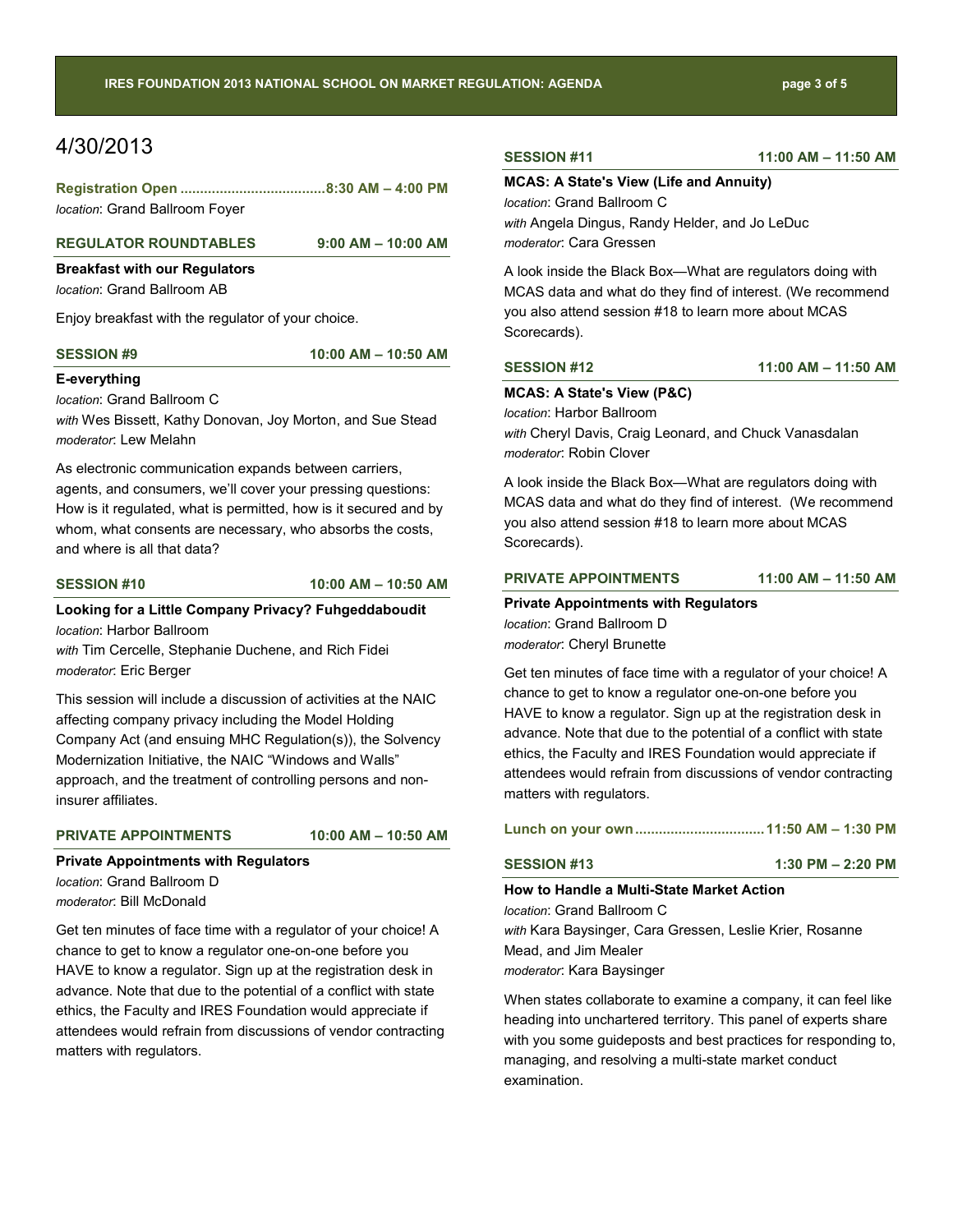# **SESSION #14 1:30 PM – 2:20 PM**

**All Things Florida**

*location*: Grand Ballroom AB *with* Rich Fedei and Jim Pafford *moderator*: Mike Hailer

If you are writing in Florida, you need to be here! This session will provide you the opportunity to ask questions and get answers on the Florida market conduct process, as well as insights on the current legislative session and an update on the latest market regulation issues emerging in Florida.

### **PRIVATE APPOINTMENTS 1:30 PM – 2:20 PM**

### **Private Appointments with Regulators**

*location*: Grand Ballroom D *moderator*: Cindy Davidson

Get ten minutes of face time with a regulator of your choice! A chance to get to know a regulator one-on-one before you HAVE to know a regulator. Sign up at the registration desk in advance. Note that due to the potential of a conflict with state ethics, the Faculty and IRES Foundation would appreciate if attendees would refrain from discussions of vendor contracting matters with regulators.

**SESSION #15 2:30 PM – 3:20 PM**

**To Report or Not to Report** *location*: Grand Ballroom C *with* Constance Arnold, Lisa Brown, Stephanie Duchene, and Anne Marie Narcini *moderator*: Chris Palmieri

To report or not to report...If you've contemplated this question when addressing self audit findings that have resulted in policyholder or claimant restitution, this session is for you. Listen to a panel of regulator and legal experts discuss the potential implications of reporting or not reporting.

**SESSION #16 2:30 PM – 3:20 PM**

**Hot Topics (Life)** *location*: Grand Ballroom AB *with* Kathy Donovan, Regan Johnson, and Yonise Paige *moderator*: Pam Bishop

If you can't stand the heat....Join the panel for discussion on unclaimed property, retained asset accounts, unsuitable replacements, recent legislative activity, and market conduct findings related to life insurance.

## **Hot Topics (P&C)**

*location*: Harbor Ballroom A

*with* Kelly Cruz-Brown, David Deal, Jim Mealer, Eric Nordman, and Ignatius Wheeler *moderator*: John Mancini

Global warming advocates would have you believe that's the most important "HOT" topic in Property & Casualty insurance! In this session we will discuss the P&C hot topics of the day, covering issues from catastrophes to insurance-to-value in an open discussion forum with regulator and industry experts.

# **PRIVATE APPOINTMENTS 2:30 PM – 3:20 PM**

**Private Appointments with Regulators** *location*: Grand Ballroom D *moderator*: Bill McDonald

Get ten minutes of face time with a regulator of your choice! A chance to get to know a regulator one-on-one before you HAVE to know a regulator. Sign up at the registration desk in advance. Note that due to the potential of a conflict with state ethics, the Faculty and IRES Foundation would appreciate if attendees would refrain from discussions of vendor contracting matters with regulators.

**SESSION #18 3:30 PM – 4:20 PM**

### **MCAS Scorecards - Now What?**

*location*: Grand Ballroom C *with* Cheryl Davis, Randy Helder, Jo LeDuc, Kate Radebaugh, and Chuck Vanasdalan *moderator*: Joe Bieniek

Come and hear an update on MCAS Data Collection from the NAIC and a panel discussion on the MCAS Scorecard. You'll hear from regulators on what they think insurance companies should be doing with the Scorecards. You'll also hear from a P&C carrier and a Life carrier on using the Scorecards.

#### **SESSION #19 3:30 PM – 4:20 PM**

#### **Hot Topics (Health)**

*location*: Harbor Ballroom A *with* Tracy Arney, Kara Baysinger, and Holly Blanchard *moderator*: David Abel

Everything you ever wanted to know about health insurance! Hear from regulatory, legal, and industry representatives regarding topics such as essential health insurance benefits, Affordable Health Care Act, and who really is the regulator.